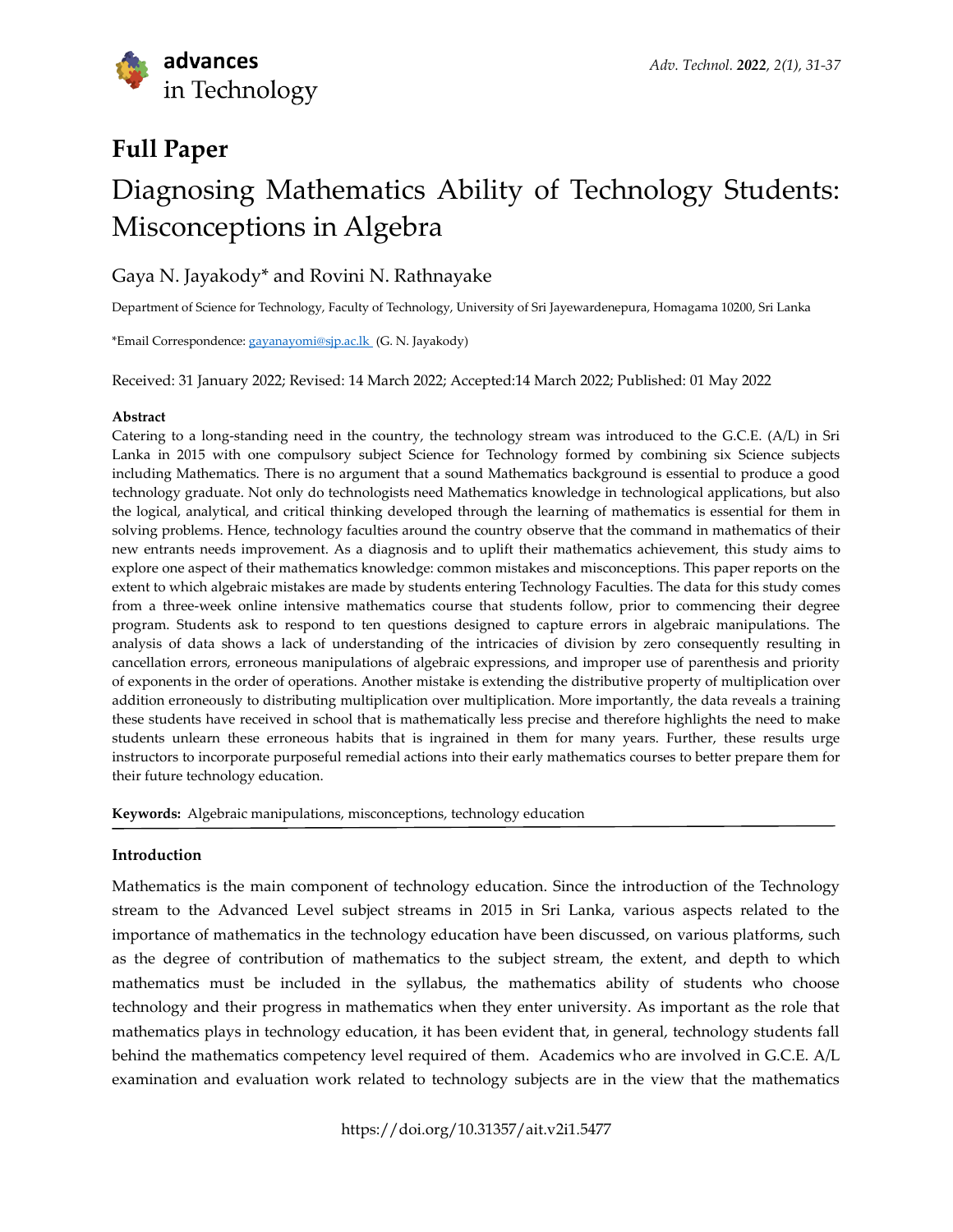competency of students who select this stream should and could be improved.

At the Advanced Level, technology students meet Mathematics only within the subject called Science for Technology (SFT) which is the compulsory subject in the stream. While Mathematics is one of six subjects combined in SFT, its' content only weighs about one-eighth of its syllabus. However, not only is it a core area in SFT, but it also provides technology students with the skills for reasoning and problem-solving that equip them to learn other subjects in technology education.

There are eight compulsory multiple-choice questions and one optional essay question from Mathematics in the SFT paper at the Advanced Level Examination. When examining how well technology students answer the Multiple-Choice Questions and how many choose the essay question, in the past 5 years, it is clear that many students have difficulty with and dislike mathematics. At the university level, this lack of a good mathematics background among these students that is acknowledged by some academics is attributed to the conception that the majority of students who come into the newly introduced technology stream are those who otherwise would have chosen Arts subjects. Regardless of how true this conception is, it is an identified problem at hand. And there is no argument that some corrective steps need to be taken to bring the average technology students' mathematics standard to a satisfactory level.

The gap between school and university mathematics and students' unpreparedness in mathematics in transitioning into tertiary level mathematics is well documented in the Mathematics education literature (e.g.; [1, 2]). The problem we have identified here with technology students is a specific instance of this general problem. Identifying the importance of a form of diagnosis in order to uplift the standard of undergraduate technology students, this study was aimed at exploring one aspect of their lack of mathematical standing: common misconceptions. We examined the extent to which *algebraic* mistakes are made by students who are entering a Technology Faculty.

A misconception is when there is a conflict between a learner's conception and the accepted meaning and understanding of mathematics [3]. It can be due to the misapplication of a rule, an overgeneralization or an under-generalizing of a rule, or a different conception of a mathematical concept. It is quite surprising but well-identified that despite what and how they are taught, students seem to construct their own meaning for mathematical concepts and make the same type of errors all over the world [4]. The literature clearly shows that most mistakes students do, stem from algebraic errors that they do due to a poor understanding of algebra (e.g.; [5]). Therefore, strengthening algebraic skills support learning of all other areas in mathematics. Difficulties with algebra put students at a variety of disadvantages, including a lack of qualifications for science, technology, engineering, and mathematics (STEM) careers [5]. The identification and addressing of misconceptions have been so prominent than ever before, in education [6,7,8] and this study initiates this exploration for technology students in technology education in Sri Lanka.

#### **Materials and Methods**

The data for this study was gathered during a three-week online intensive mathematics course that technology students follow, prior to commencing their degree program. This course was conducted every weekday, 2 hours per day via Zoom. During these live zoom sessions, students were asked to respond, either verbally or via chat, to ten questions designed to capture errors in *algebraic* manipulations such as simplification errors, cancellation errors, improper distribution, and use of improper parenthesis. While there were about 480 students in any given session, on average, about 200 students responded to each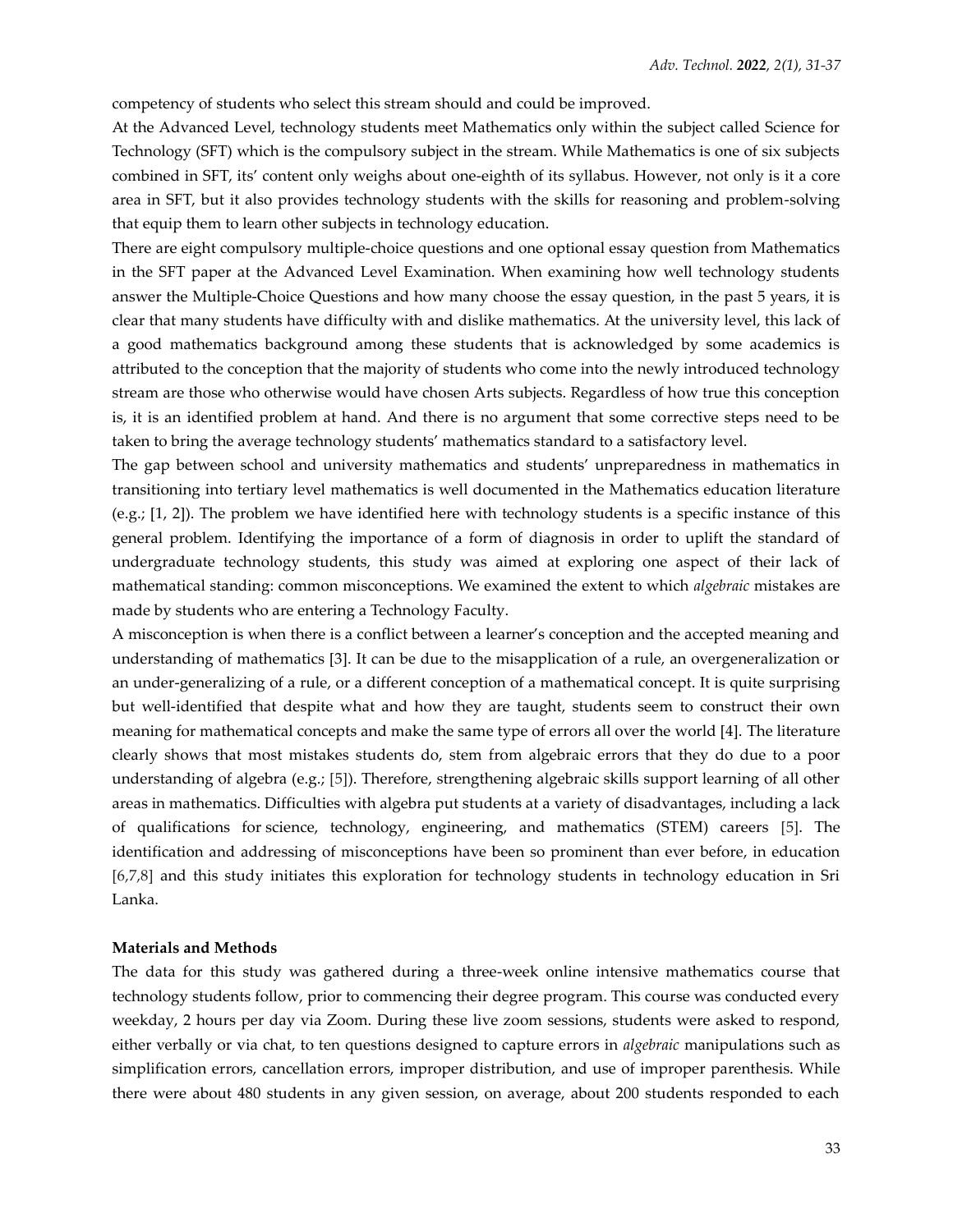question posed. The students comprised of all three areas, Bio-systems Technology, Engineering Technology and Information, and Communication Technology. The chat file that gets saved automatically in Zoom, along with the video recordings were used to gather student responses for data analysis.

#### **Results and Discussion**

The analysis of the student responses revealed various mistakes and misconceptions. The majority of the errors were due to knowledge gaps and misconceptions in basic algebra. For the purpose of the extended abstract, we present only three of the most manifested mistakes students had done due to misconceptions.

- 1. Division by zero errors
- 2. Additive assumptions
- 3. Improper distribution

#### *Division by zero errors*

The most prominent observation was the lack of understanding of the intricacies of division by zero which subsequently resulted in canceling the *unknown* while solving a quadratic equation. As there were only two students out of about 480 students who picked up the erroneous step in the famous false proof of  $1 = 2$ , division by zero error was discussed in that context prior to giving the following question:



**Figure 1.** Responses to the question "Solve  $2x^2 = x$ "

In working out the question, a staggering 95% canceled x and hence lost the solution  $x = 0$  in solving this equation. Only 6 students out of 198 students obtained both roots,  $x = 0$  and  $x = \frac{1}{2}$ 2

It was found that the majority was not aware of how division by zero must be handled. We note here that technology students may have never encountered such situations and have had the opportunity of learning this important piece of mathematics prior to university entrance. And we uncovered the root cause of this mistake when the following question was given:

"Simplify 
$$
\frac{3x^2-x}{x}
$$
."

This was originally given to test a well-documented simplification error that students do, which is the cancellation of the variable in simplifying rational expressions. What was expected was that they would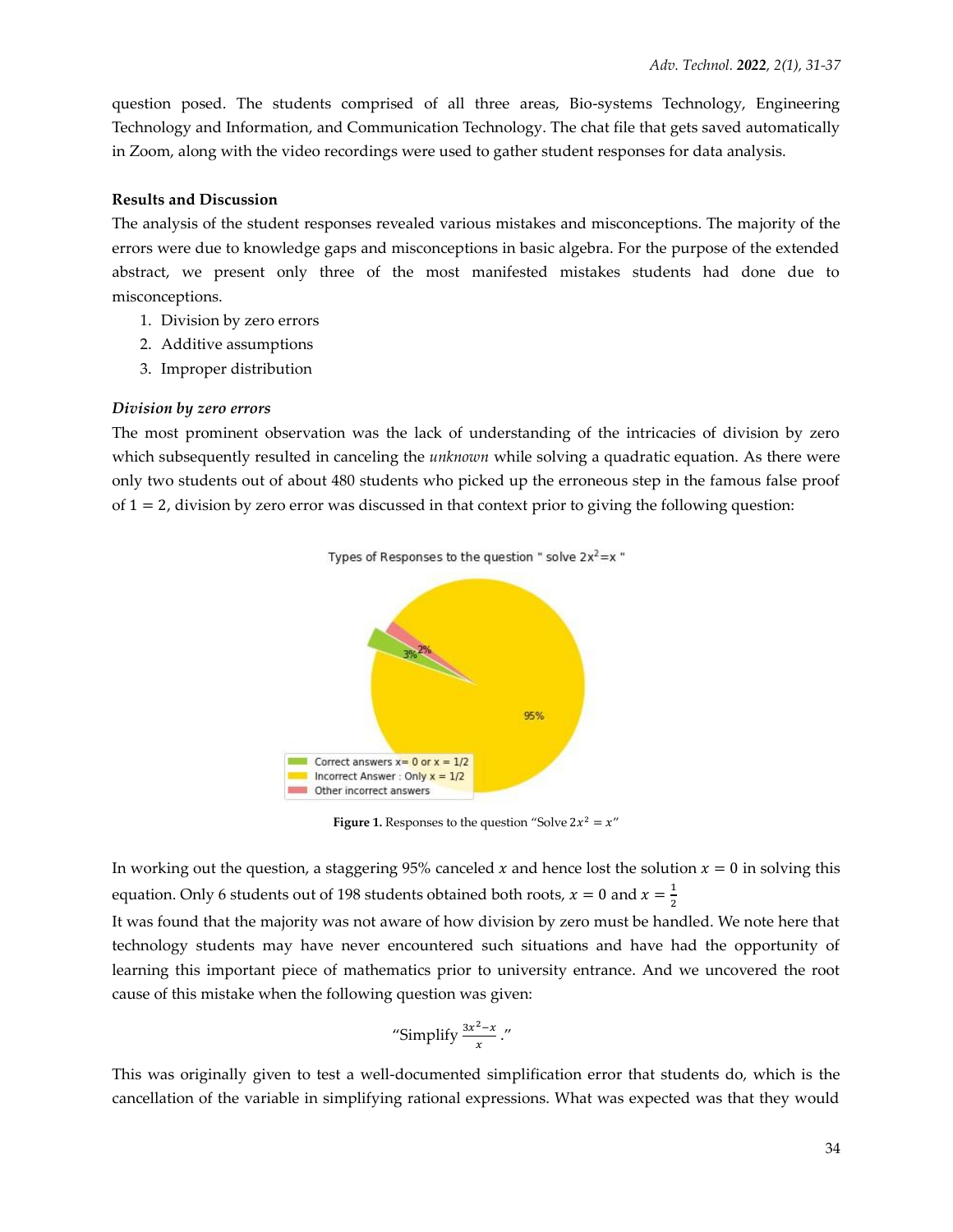cancel off one of the  $xs$  in the numerator with the one in the denominator. But only 7% of 182 students did this mistake. A majority of 75% of the students had simplified it in the following manner:

$$
\frac{\frac{3x^2 - x}{x}}{x} = \frac{x(3x - 1)}{x} = 3x - 1
$$

Only one student in the group gave the following correct answer:

 $3x - 1$  if x is not equal to 0

This observation brought to the surface, something that academics may have overlooked. It is a fact that these students *do* learn to simplify rational expressions this way in middle school. They are not taught at that level, that the expression they finally got,  $3x - 1$ , in fact is not equal to the original expression given, is unless  $x \neq 0$  is stated with it. This revelation, of training, that these students have received in school that is mathematically less precise highlights the need to make students unlearn these erroneous habits that is ingrained in them for many years.

#### *Additive assumptions*

Next, we present a mistake made in expanding an algebraic expression. They were asked to

"Expand 
$$
3(2x - 5)^2
$$
."

and only 39% of 212 students were able to correctly expand this expression. Two distinct errors were identified, among other computational slips and sign errors, when analyzing the rest of the student responses. They are additive assumptions and improper distribution. Additive assumptions are when students extend correct identities established on multiplication to addition. For instance,

| Correct                                                                               | Incorrect                                        |
|---------------------------------------------------------------------------------------|--------------------------------------------------|
| $(ab)^2 \equiv a^2b^2$                                                                | $(a \pm b)^2 \equiv a^2 \pm b^2$                 |
| $\sqrt{ab} \equiv \sqrt{a} \sqrt{b}$ (when both <i>a</i> & <i>b</i> are non-negative) | $\sqrt{a+b} \equiv \sqrt{a} + \sqrt{b}$          |
| $\frac{1}{2} = \frac{1}{2}$<br>$ab = a \cdot b$                                       | $\frac{1}{a+b} \equiv \frac{1}{a} + \frac{1}{b}$ |

The distribution error will be discussed under improper distribution that follows next. The types of mistakes along with the correct answer are summarized in Table 1.

| Table 1: Types of responses to "Expand $3(2x-5)^{2}$ " |                        |                          |                       |
|--------------------------------------------------------|------------------------|--------------------------|-----------------------|
| <b>Type</b>                                            | Manipulation           | <b>Student</b><br>Answer | Percentage<br>correct |
|                                                        |                        |                          |                       |
| Correct expansion of brackets                          | $3(2x-5)^2$            | $12x^2 - 60x + 75$       | $~239\%$              |
|                                                        | $= 3(4x^2 - 20x + 25)$ |                          |                       |
|                                                        | $= 12x^2 - 60x + 75$   |                          |                       |
| Application of erroneous                               | $3(2x-5)^2$            | $\sqrt{12x^2} - 75$      | $~26\%$               |
| identities $(a \pm b)^2 \equiv a^2 \pm b^2$            | $= 3(4x^2 - 25)$       |                          |                       |
|                                                        | $= 12x^2 - 75$         |                          |                       |
| Improper distribution                                  | $3(2x-5)^2$            | $36x^2 - 180x + 225$     | $~1.5\%$              |
|                                                        | $=(6x-15)^2$           |                          |                       |
|                                                        | $= 36x^2 - 180x + 225$ |                          |                       |
| Both errors                                            | $3(2x-5)^2$            | $36x^2 - 225$            | $~1\%$                |
|                                                        | $=(6x-15)^2$           |                          |                       |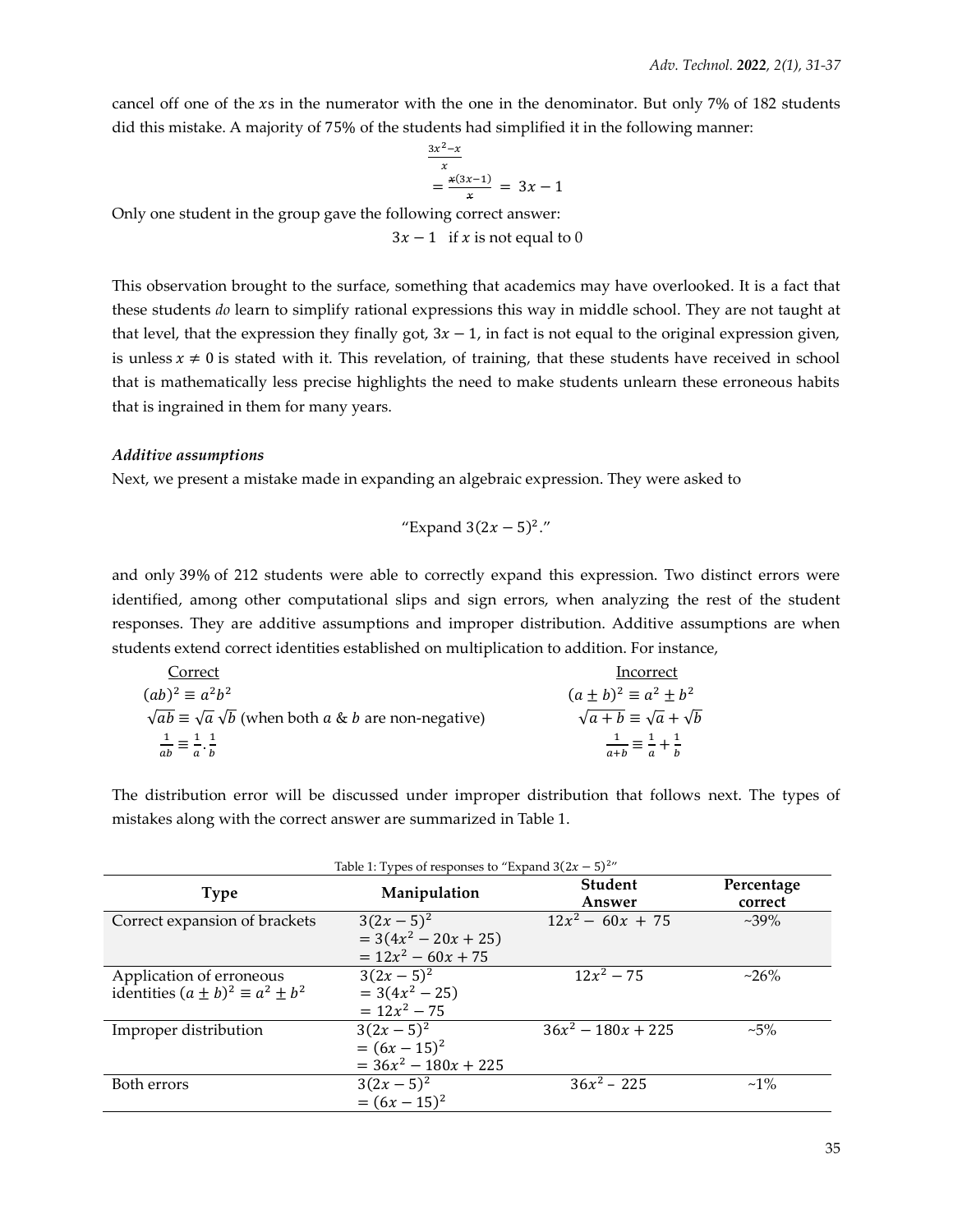

**Figure 2.** Responses to question "Expand  $3(2x - 5)^2$ ."

#### *Improper distribution*

As mentioned above, students were observed to distribute 3 over multiplication, prior to taking the exponent in expanding  $3(2x - 5)^2$ . They readily expressed BODMAS and didn't know the priority of exponents in the order of operations. It had to be pointed out that squaring had to be performed *prior* to removing the brackets. They did not know where exponents came in the order of operations and did not know PEDMAS.

Under the same theme of improper distribution, the next most common mistake was extending the distributive property of multiplication over addition, erroneously to distributing multiplication over multiplication. This question was inspired by an error that was observed among many second year students in working out a problem at one of the End Semester Exams:

# "Simplify  $2(ab)$ "

While about 65% gave the correct response  $2ab$ , an unexpected 28% of students simplified  $2(ab)$ incorrectly as 4ab. This stems from extending the distributive property of multiplication over addition to an incorrect distribution of multiplication over multiplication as shown below:

| Correct            | Incorrect              |  |
|--------------------|------------------------|--|
| $a(b+c) = ab + ac$ | $a(bc) = ab \times ac$ |  |

In addition to the above three categories of mistakes, poor competency in manipulating algebraic expressions and poor use of proper parenthesis, were also prominently observed.

# **Conclusion**

We do acknowledge that the level of achievement in Mathematics required to be selected to the technology stream for A/L is not as high as that required for the physical science stream. We also acknowledge the fact that there is only a very small portion of Mathematics that these students have to deal with during A/L. It is exactly these reasons why, in general, technology students are observed to have a rather poor competency in Mathematics, and it is exactly these reasons why, steps need to be taken